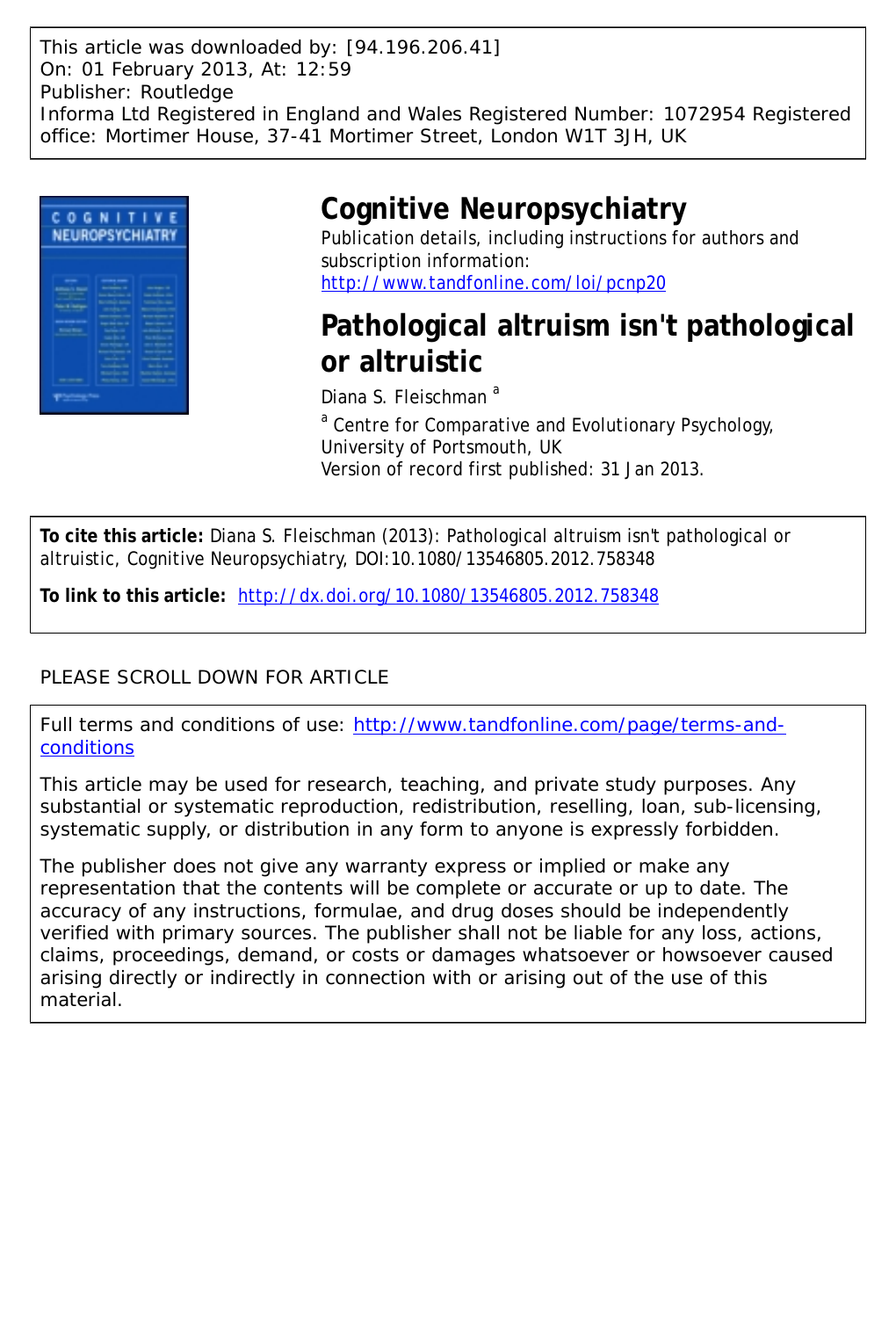## Book Review Pathological altruism isn't pathological or altruistic

Oakley, B., Knafo, A., Madhavan, G., & Wilson, D. (Eds.). (2012). Pathological altruism. New York, NY: Oxford University Press. pp. 496. ISBN-10: 0199738572. £33.25

The objective of the edited volume Pathological Altruism (Oakley, Knafo, Madhavan, & Wilson, 2012) is ill defined. The editors don't do what would seem obvious in any psychological or philosophical text (especially one with evolutionary minded editors and contributors). They take it as a given that altruism exists and never discuss in depth the evolutionary origins of altruism or ''pathological altruism'' in nonhuman animals. They lament that the dark side of altruism hasn't received previous scrutiny and claim that altruism can be ''the back door to hell'' (p. 4). They see this volume as setting a foundation for what they hope will be a ''focal point for a new fieldpathological altruism-providing a nuanced counterbalance to the study of altruism'' (p. 8).

Does altruism exist? From the perspective of evolutionary biology, altruism is defined as the phenomenon of an organism behaving in a way that helps other organisms at a cost to itself. This ''cost'' is what often trips up evolutionary scientists because when you scratch the surface of altruism there is, more often than not, a genetic or other downstream benefit which makes acts not truly altruistic. The two main explanations of altruism are kin selection, that is, helping others because they carry copies of your genes (Hamilton, 1964) and reciprocal altruism, helping others because there is some likelihood that they will help you in the future (Trivers, 1971). Kin selection is represented well by the answer that J. B. S Haldane gave when asked if he would give his life to save his drowning brother. He said ''No, but I would to save two brothers or eight cousins'' (McElreath & Boyd, 2007, p. 82). The inaptly named reciprocal altruism is ''not really altruism at all; it could more accurately be described as enlightened self interest. One might be a fully reciprocating partner...without having the slightest concern for the welfare of the person one helps'' (Singer, 2011, p. 42).

''If there is no altruism how can that which does not exist be pathological?'' (Krueger, 2011, p. 396). The book's chapters cover everything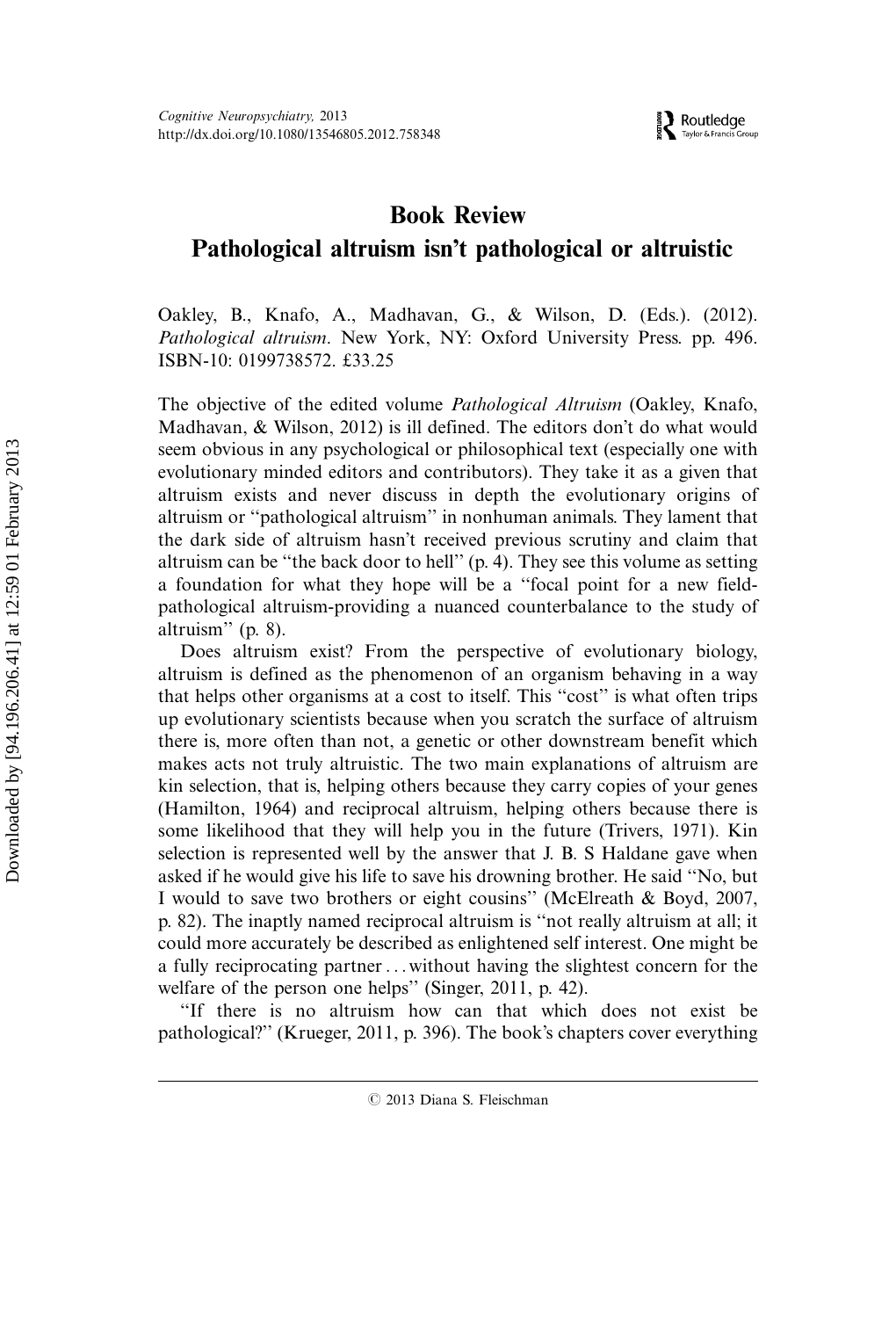#### 2 BOOK REVIEW

from the search for extraterrestrial intelligence (will aliens be altruistic?), Williams Syndrome (a disorder characterised by friendliness and empathy), genocide, and foreign aid. There is also anecdotal evidence about pathological altruists including Elisabeth Kubler-Ross (Chap. 11) and Mohandas Gandhi. In this volume, we are told that phenomena as various as gang violence, anorexia, and animal hoarding are examples of pathological altruism. With 31 chapters altogether, there was some good—even great material; however, much of what I found most interesting really had nothing to do with pathological altruism. A couple of the most intriguing examples put forth are codependency and being battered or abused by one's spouse.

Codependency is said to share ''roots with pathological altruism'' and is defined as ''behavior...that enables another's highly dysfunctional behavior'' (McGrath & Oakley, 2012, p. 49). McGrath and Oakley (Chap. 4) posit that codependency is the result of individuals being unable to modulate their empathic response. They mostly explain codependency at a descriptive or proximate level by describing mirror neuron and oxytocin and vasopressin systems but never really get at the root of how and why codependency might have evolved. They connect codependency with battered women and make a case that this is consistent with the ''Savanna Principle'' (Kanazawa, 2004), otherwise known as mismatch theory. This idea posits that our evolved psychology is not ideally suited for problems in the modern environment and these mismatches may be at the root of certain pathologies (e.g., the fact that we fear snakes and spiders more than cars and cheeseburgers). Given an environment in which human violence is common, a violent mate could be an adaptive choice. ''If a cave woman were in danger, she would probably prefer a brutal Stanley Kowalski between her and the threat, as opposed to a dweebish Barney Fife'' (McGrath & Oakley, 2012, p. 56).

To his credit, Kanazawa's chapter, entitled ''Battered Women, Happy Genes: There Is No Such Thing as Altruism, Pathological or Otherwise'' (2012) calls out the premise of the book. He briefly explains how altruism is commonly understood amongst evolutionary biologists and delves into the ways that women who are in abusive relationships might be benefitting indirectly. His argument boils down to some evidence that battered women have significantly more sons, although this isn't that compelling as the difference between this group and the general population is just 1.6%. These results may be skewed by modern birth control practices and the possibility that intimate partner violence is a factor in women choosing to terminate pregnancies; perhaps if more babies were born to these couples, greater differences would emerge.

This apparently passive reaction to abuse isn't restricted to humans; scientists have been studying why females of many species don't fight against male coercive tactics. In scorpion flies, males bring females a nuptial gift or a protein globule in exchange for a mating (Thornhill, 1992). However, males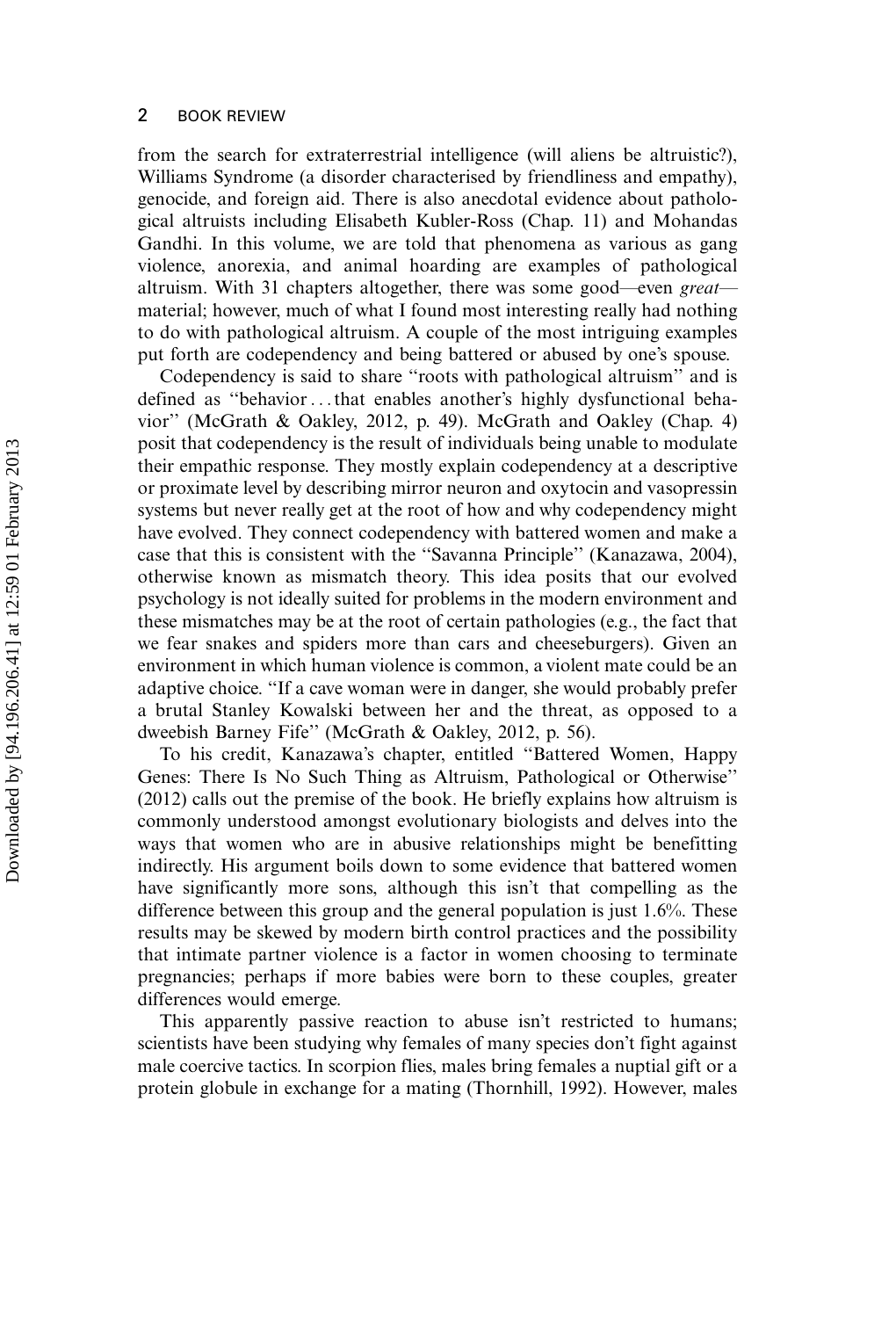who cannot gain either of these enticements have a pincer on the ends of their tails with which they can force a mating, an adaptation for which females have no counteradaptation. In the majority of cases of species in which a male possesses such an adaptation females have no physiological countermeasure (Miller, 2003). These females may not have developed countermeasures to these grasping adaptations because the indirect genetic benefits of having coercive male offspring are greater than the lost direct benefits of mate choice or nuptial gift. This may be similar to the mechanism posited by Kanazawa where women ''win by losing'', suffering direct costs but potentially gaining indirect benefits through their offspring. However, a more direct potential benefit may exist. Recently it has been found that women's fear of crime predicts their preferences for a mate who is aggressively dominant and physically formidable, a man who is going to be more likely to engage in intimate partner violence (Snyder et al., 2011). Thus, McGrath and Oakley's (2012) comment about a cave woman preferring Stanley Kowalski might have some merit.

In my opinion, the book contains no convincing case of a phenomenon that one could reasonably call pathological altruism. However, the perception of the phenomenon of pathological altruism existing might have to do with a combination of factors: (1) societal encouragement to engage in genetically selfish or other indirectly selfish behaviour by labelling it "altruism"; (2) mental modularity that causes people to espouse altruistic motives for their actions when these motives are not ''true''; and (3) low dominance/status (perceived or real) that makes the social niche of being overly deferential and giving the most adaptive option. I'll take these each in turn.

Singer asks:

Why is it that in almost every human society concern for one's family is a mark of moral excellence? Why do societies...go out of their way to praise parents who put the interests of their children ahead of the interests of other members of the community? (2011, p. 36)

The answer he arrives at is that some acts in society that aren't ''really'' altruistic are praised as such. Given that family members are more motivated by kin selection to take care of their own, there is greater utility to the group when this natural motivation is encouraged. The word ''altruism'' itself has been hijacked to reinforce people for doing things that are often in their own genetic self-interest as long as such things are also in the group's best interests. Soldiers are praised as altruistic even if they enlisted when there was no war on the horizon and when given great incentives to do so.

Pathological altruism may have more to do with how people present their behavioural objectives than with their true motivation. Bernard Berofsky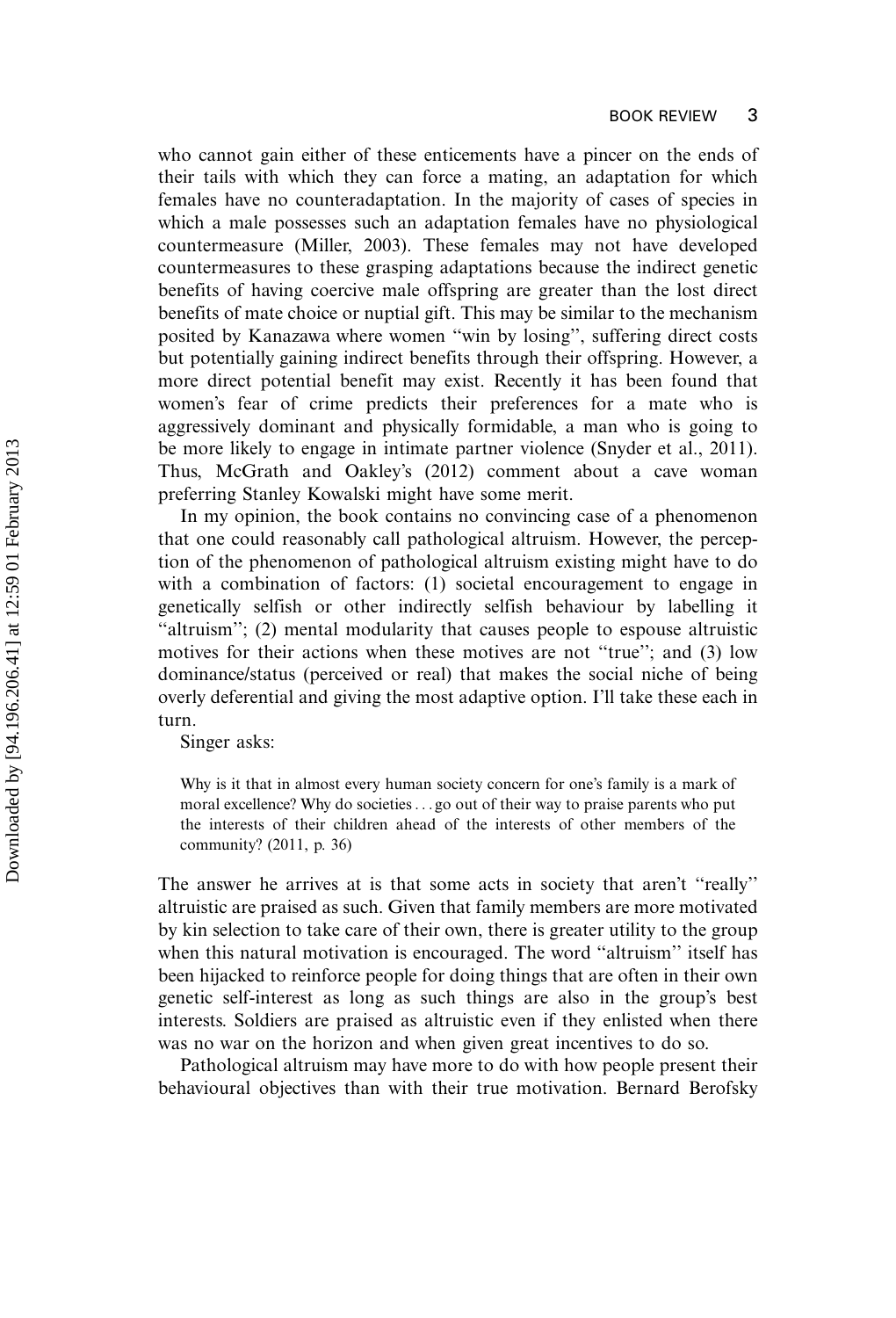#### 4 BOOK REVIEW

(Chap. 20) writes the only chapter that deals deeply with the question of the existence of pathological altruism. He argues that one has to redefine altruism as ''the motivation to be altruistic'' to make the concept of pathological altruism work:

If we characterize altruistic behaviour in terms of motivation—and we have argued that we should\*what becomes of pathological altruism if there is such a thing as normal altruism? If we look at the motives of the pathological altruist—guilt, the avoidance of pain (or the confronting of painful realities), the avoidance of conflict, the desire to control others, the desire to punish others—it turns out that pathological altruism is not altruism at all .... Perhaps then ''pathological altruism'' is an oxymoron. It is related to altruism in the way that fool's gold is related to gold. (p. 269)

Thus, pathological altruism represents the self-deception involved in doing things that are really in our own self-interest. I use ''self-deception'' loosely. From the perspective of massive modularity, that is, the idea that our minds are composed of a huge number of problem-solving mechanisms, there really isn't a self to deceive. The whole subjective feeling of behaving altruistically could be due to what Kurzban (2011) has called the ''press secretary'' module that represents your motivations to the outside world in a way that is most adaptive socially. Just as it may be in a press secretary's best interests to be selectively ignorant of sinister motivations or corruption in a government, so may the press secretary module be kept in the dark about the true motives for altruistic actions. The book would have benefitted greatly from more of this perspective.

In many species, including many nonhuman primates, grooming is not given and received equitably. In rhesus macaques, males lower down in the hierarchy will even present and allow more dominant males to mount them (Vasey, 1995). Would we call this pathologically altruistic? Sometimes the most advantageous thing an organism can do is to allow others to take advantage. Daly and Wilson (1988) describe how men who are most likely to commit homicide are unmarried or mateless and unemployed, thus having less ability to attract a mate. At this potential reproductive dead end they can afford to take risks to ascend the status hierarchy because they have nothing to lose. There is an alternate strategy though, especially for those who are not violent or physically formidable, or for those in a society where aggression is not valued. Those low in dominance or social skills, and who receive cues that they are fundamentally lacking in social support, may find attempt to garner social capital by behaving selflessly. Certainly some of the chapters in the book—including animal hoarding, being victimised by those one is trying to help, and codependency—fit into this paradigm. However,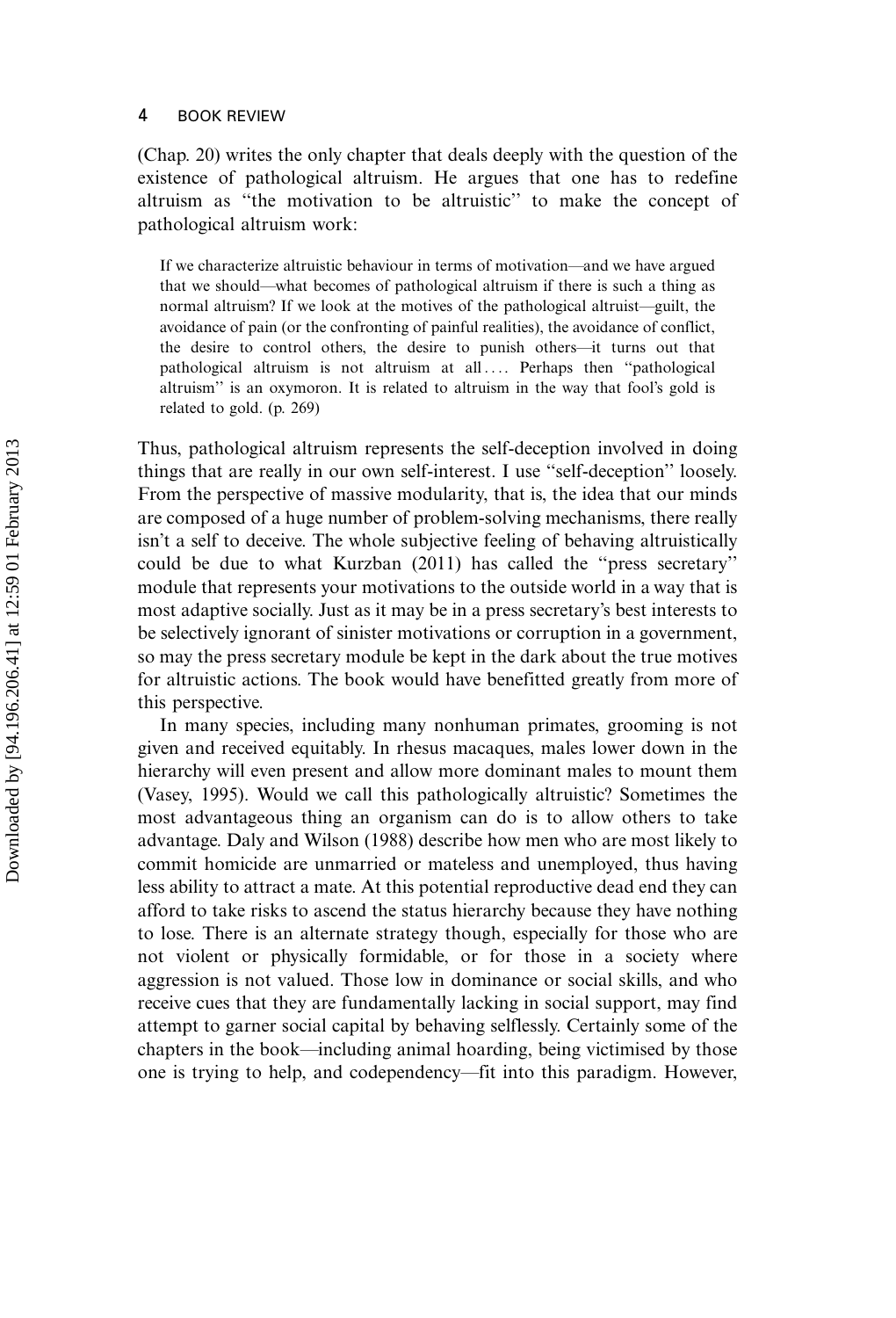suicide bombings, genocide, and self-righteousness are likely more easily explained by straightforward personal incentives.

Given that at the time of writing this review the pregnancy of Kate, the Duchess of Cambridge, is making more news headlines than possible chemical warfare in Syria, one almost wishes that pathological altruism were a problem. Humans are mostly blind to ingroup prejudices and the suffering of those outside our circle of empathy. In the chapter on the failures of foreign aid (Madhavan & Oakley, 2012), the authors consider that altruistic motivation rather than a lack of commitment or the waning of state interest is at fault. Manipulating human selfishness for the greater good is a major focus of study for good reason. In building a whole book around the concept that altruism is a problem, the editors have ignored the fact that true motivation to help others is responsible for comparatively little suffering in the world.

### **REFERENCES**

- Berofsky, B. (2012). Is pathological altruism altruism? In B. Oakley, A. Knafo, G. Madhavan, & D. Wilson (Eds.), Pathological altruism. New York, NY: Oxford University Press.
- Daly, M., & Wilson, M. (1988). Homicide. Chicago, IL: Aldine.
- Hamilton, W. D. (1964). The genetical evolution of social behaviour: I. Journal of Theoretical Biology, 7(1), 1-16.
- Kanazawa, S. (2004). The savanna principle. *Managerial and Decision Economics*, 25(1), 41–54.
- Kanazawa, S. (2012). Battered women, happy genes: There is no such thing as altruism, pathological or otherwise. In B. Oakley, A. Knafo, G. Madhavan, & D. Wilson (Eds.), Pathological altruism. New York, NY: Oxford University Press.
- Krueger, J. I. (2011). Altruism gone mad. In B. Oakley, A. Knafo, G. Madhavan, & D. Wilson (Eds.), Pathological altruism. New York, NY: Oxford University Press.
- Kurzban, R. (2011). Why everyone (else) is a hypocrite: Evolution and the modular mind. Princeton, NJ: Princeton University Press.
- Madhavan, G., & Oakley, B. (2012). Too much of a good thing? Foreign aid and pathological altruism. In B. Oakley, A. Knafo, G. Madhavan, & D. Wilson (Eds.), Pathological altruism. New York, NY: Oxford University Press.
- McElreath, R., & Boyd, R. (2007). Mathematical models of social evolution: A guide for the perplexed. Chicago, IL: University of Chicago Press.
- McGrath, M., & Oakley, B. (2012). Codependency and pathological altruism. In B. Oakley, A. Knafo, G. Madhavan, & D. Wilson (Eds.), Pathological altruism. New York, NY: Oxford University Press.
- Miller, K. B. (2003). The phylogeny of diving beetles (Coleoptera: Dytiscidae) and the evolution of sexual conflict. Biological Journal of the Linnean Society, 79(3), 359-388. doi:10.1046/j.1095-8312.2003.00195.x
- Oakley, B., Knafo, A., Madhavan, G., & Wilson, D. (Eds.). (2012). Pathological altruism. New York, NY: Oxford University Press.
- Singer, P. (2011). The expanding circle: Ethics, evolution, and moral progress. Princeton, NJ: Princeton University Press. Retrieved from [http://books.google.co.uk/books?hl](http://books.google.co.uk/books?hl=en&lr=&id=Yve7lgvtLcsC&oi=fnd&pg=PP2&dq=the+expanding+circle&ots=5LeSlYqgOj&sig=2UlL48IpLqC-MKX7_s10Q0PjvnA)=[en&lr](http://books.google.co.uk/books?hl=en&lr=&id=Yve7lgvtLcsC&oi=fnd&pg=PP2&dq=the+expanding+circle&ots=5LeSlYqgOj&sig=2UlL48IpLqC-MKX7_s10Q0PjvnA)=[&id](http://books.google.co.uk/books?hl=en&lr=&id=Yve7lgvtLcsC&oi=fnd&pg=PP2&dq=the+expanding+circle&ots=5LeSlYqgOj&sig=2UlL48IpLqC-MKX7_s10Q0PjvnA)=  $Yve7lgvtLcsC&0 = fnd&pg = PP2&dq = the + expanding + circle&0$  $Yve7lgvtLcsC&0 = fnd&pg = PP2&dq = the + expanding + circle&0$  $Yve7lgvtLcsC&0 = fnd&pg = PP2&dq = the + expanding + circle&0$  $Yve7lgvtLcsC&0 = fnd&pg = PP2&dq = the + expanding + circle&0$  $Yve7lgvtLcsC&0 = fnd&pg = PP2&dq = the + expanding + circle&0$  $Yve7lgvtLcsC&0 = fnd&pg = PP2&dq = the + expanding + circle&0$  $Yve7lgvtLcsC&0 = fnd&pg = PP2&dq = the + expanding + circle&0$  $Yve7lgvtLcsC&0 = fnd&pg = PP2&dq = the + expanding + circle&0$  $Yve7lgvtLcsC&0 = fnd&pg = PP2&dq = the + expanding + circle&0$ ts = [5LeSlYqgOj&sig](http://books.google.co.uk/books?hl=en&lr=&id=Yve7lgvtLcsC&oi=fnd&pg=PP2&dq=the+expanding+circle&ots=5LeSlYqgOj&sig=2UlL48IpLqC-MKX7_s10Q0PjvnA) = [2](http://books.google.co.uk/books?hl=en&lr=&id=Yve7lgvtLcsC&oi=fnd&pg=PP2&dq=the+expanding+circle&ots=5LeSlYqgOj&sig=2UlL48IpLqC-MKX7_s10Q0PjvnA) [UlL48IpLqC-MKX7\\_s10Q0PjvnA](http://books.google.co.uk/books?hl=en&lr=&id=Yve7lgvtLcsC&oi=fnd&pg=PP2&dq=the+expanding+circle&ots=5LeSlYqgOj&sig=2UlL48IpLqC-MKX7_s10Q0PjvnA)